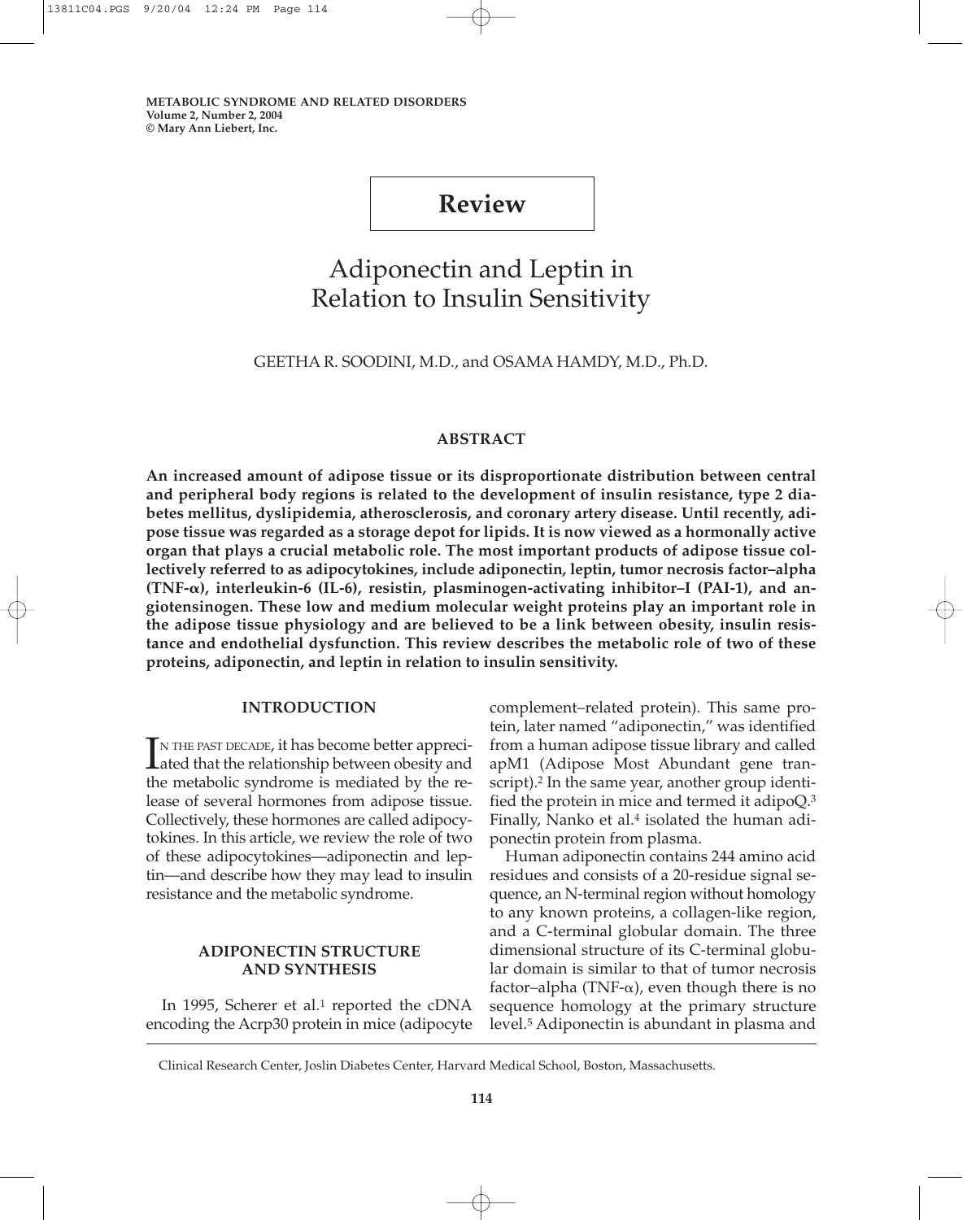accounts for 0.01% of total plasma proteins in humans.<sup>6</sup> It is possible that adiponectin is cleaved proteolytically after secretion. A smaller form of adiponectin containing the C-terminal domain has been detected in human plasma.7 This cleavage product has a higher biological value than native adiponectin. Two adiponectin receptors (AdipoR1, AdipoR2) have been cloned. AdipoR1 is abundantly expressed in skeletal muscle, whereas AdipoR2 is predominantly expressed in the liver. They serve as receptors for globular and full-length adiponectin, and mediate increased AMP kinase,  $PPAR-\gamma$  ligand activity, fatty acid oxidation, and glucose uptake by adiponectin.8

## **RELATION BETWEEN ADIPONECTIN AND INSULIN RESISTANCE**

#### *Experimental animal studies*

Reduction in adiponectin gene expression in adipose tissue is associated with obesity and insulin resistance in some animal models. Hu et al.3 found that levels of transcripts for adiponectin in white adipose tissue were lower in obese (ob/ob) mice than in wild-type mice.3 These investigators hypothesized that feedback inhibition from other factors associated with obesity were responsible for the suppressed levels.9 A prospective study in rhesus monkeys showed that decrease in plasma adiponectin level paralleled the development of insulin resistance and diabetes, as the animals became obese.10 These studies suggest that diminishment of adiponectin levels are secondary to obesity and insulin resistance. On the other hand, administration of the globular region of adiponectin to experimental animals was accompanied with weight loss in mice consuming a high-fat, high-sucrose diet.<sup>7</sup> This observation suggests that low plasma adiponectin may be a primary cause of weight gain and thereby insulin resistance.

More recently, evidence for a primary role for adiponectin in the pathogenesis of insulin resistance comes from a mouse model lacking adiponectin. In these animals, the heterozygous adiponectin-deficient mice (adipo  $-/+$ ) show mild insulin resistance, while the homozygous adiponectin mice (adipo  $-/-$ ) show

moderate insulin resistance with glucose intolerance and weight gain.11 Feeding the Adipo  $-/-$  mice a high-fat, high-sucrose diet induces insulin resistance. This suggests that adiponectin deficiency is important in the pathogenesis of insulin resistance.12 Other studies have shown that insulin resistance in lipoatrophic mice can be reversed by the combination of physiologic doses of adiponectin and leptin, but only partially by either alone.13 Taking all these observations together, it is possible to conclude that reduction of adiponectin plays a primary role in the development of insulin resistance in murine models of adiposity and lipoatrophy. These data further suggest that replenishment of adiponectin might provide a novel treatment modality for both insulin resistance and type 2 diabetes.

#### *Human studies*

In clinical studies a relationship between adiponectin and fat mass has been observed.6,14–16 Arita et al.<sup>6</sup> showed that mean plasma adiponectin level in obese patients is lower than in lean subjects. In a longitudinal study, it was reported that plasma adiponectin concentrations decreased with increasing adiposity in children 5 and 10 years of age.14 In a study of normal weight and obese women, plasma adiponectin levels were negatively correlated with body mass index, body fat mass, serum leptin concentrations, fasting insulin level, and insulin resistance.15 Adiponectin concentration is higher among women than men.<sup>16</sup>

Hotta et al.17 have shown that plasma adiponectin levels are lower in those with type 2 diabetes than non-diabetic individuals. When their cohort was stratified by presence or absence of CAD, diabetic patients with CAD had lower adiponectin levels than diabetic patients without CAD. In that study, plasma adiponectin levels were negatively correlated with fasting plasma glucose, serum insulin, serum triglycerides, and body mass index, and positively correlated with HDL-cholesterol. In other words, there was an inverse relationship with the metabolic syndrome. The same group found that a 10% weight loss leads to significant increase in adiponectin level (40–60%) in both diabetic and non-diabetic patients. In a recent study by our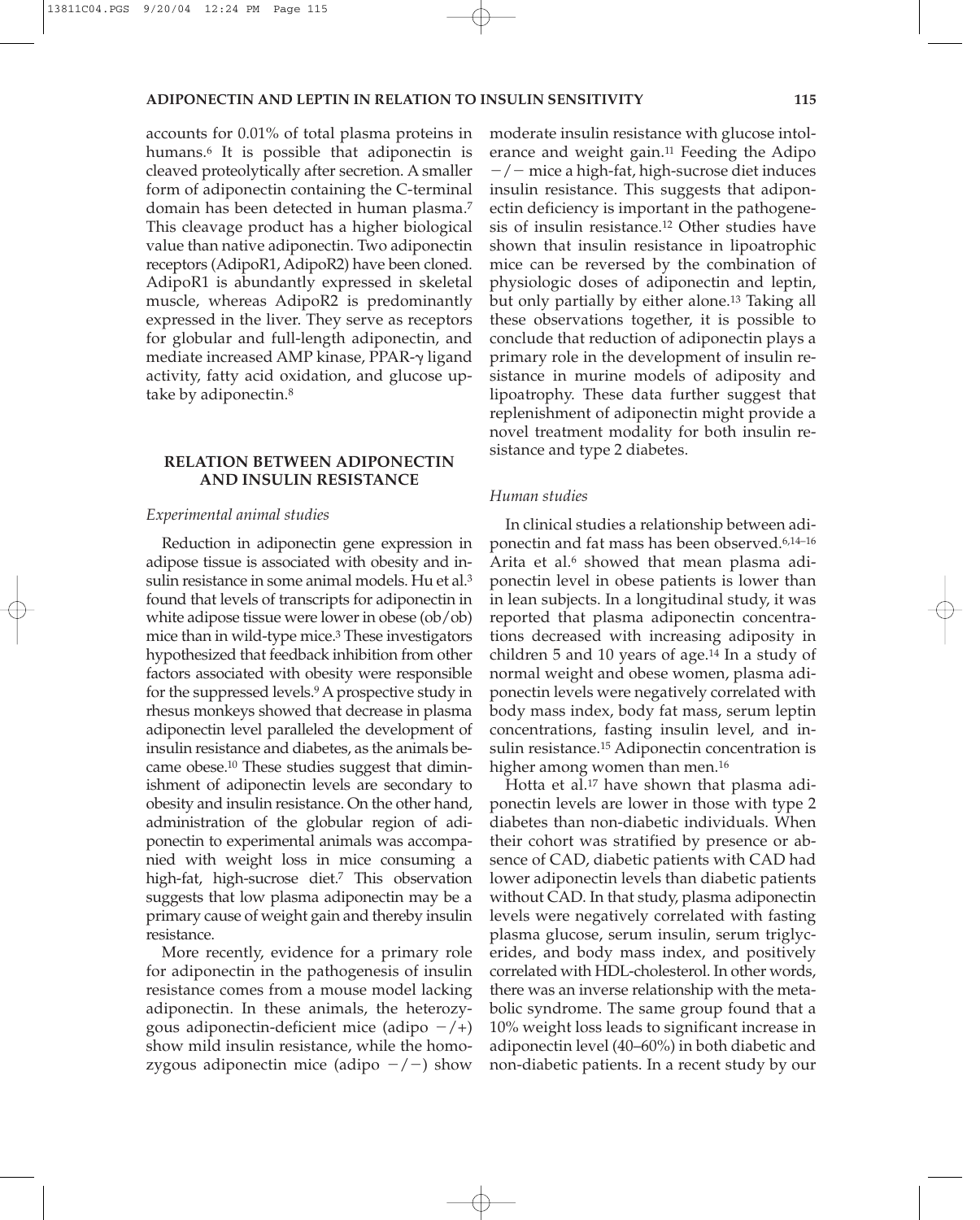group,18 we also found that 7% reduction in body weight, by combined caloric reduction and increased physical activity for 6 months, resulted in significant increase in plasma adiponectin level in obese type 2 diabetic patients with insulin resistance. Yang et al.<sup>19</sup> demonstrated that reduction of body weight after gastric bypass surgery was associated with a similar increase in plasma adiponectin level. From these studies, it is not clear if the increase in adiponectin is related to weight loss per se or to the improvement of insulin sensitivity after weight loss. In Pima Indians,<sup>20</sup> an ethnic group with a high prevalence of type 2 diabetes and insulin resistance, adiponectin levels have been demonstrated to correlate positively with insulin-stimulated glucose disposal rate (GDR) measured by a hyperinsulinemic-euglycemic clamp. Multivariate analysis demonstrated that hypoadiponectinemia is more strongly related to the degree of insulin resistance and hyperinsulinemia than to the degree of adiposity or glucose intolerance.20 This observation has been confirmed by another study, which found that, when subjects who are discordant for insulin sensitivity are matched for BMI, age, and gender, insulin-sensitive subjects had twofold higher plasma adiponectin level.21 A recent cross-sectional study by Stephan et al.<sup>22</sup> demonstrated that low fasting adiponectin concentrations are associated with low insulin stimulated skeletal muscle insulin receptor tyrosine phosphorylation, which is associated with insulin resistance and type 2 diabetes. Taken together, these studies suggest that insulin resistance and hyperinsulinemia are the major determinants of the hypoadiponectinemia in obesity and type 2 diabetes.

Given these results, it is logical to ask whether decreased adiponectin is a risk factor for type 2 diabetes independent of obesity. Longitudinal comparison between diabetic patients and BMI-matched non-diabetic Pima Indians show that increased adiponectin levels protect against later development of type 2 diabetes.<sup>23</sup> This observation suggests that decreased adiponectin by itself, not necessarily consequent to obesity, predisposes humans to type 2 diabetes. In a case control study, Spranger et al.<sup>24</sup> showed that increased concentrations of adiponectin are strongly and independently associated with reduced risk of type 2 diabetes. The Funagata study from Japan25 also showed that decreased serum adiponectin is an independent risk factor for progression to type 2 diabetes. Another study showed that first-degree relatives of type 2 diabetic patients, with normal circulating levels of adiponectin, have reduced adiponectin mRNA expression in adipose tissue compared to controls.26 From these human studies, we may conclude that adiponectin has a substantial role in the pathogenesis of type 2 diabetes and that it may be used in the future as an indicator of diabetes risk. Although adiponectin seems to be implicated in the development of insulin resistance, explicit mechanisms linking adiponectin to incident type 2 diabetes remained speculative. Genetic polymorphisms might be involved in the regulation of adiponectin plasma concentration, especially when you take into account the existing linkage in the region of the adiponectin gene with type 2 diabetes.27,28 Some missense mutations in the globular domain were associated with low adiponectin levels and type 2 diabetes.29

## **RELATIONSHIP BETWEEN PPAR-GAMMA AGONISTS AND ADIPONECTIN**

The peroxisome proliferator–activated nuclear receptor (PPAR- $\gamma$ ) is a key transcriptional factor that induces adipocyte differentiation and controls many adipocyte genes. PPAR- $\gamma$  is not only a regulator of adipocyte function but also an insulin sensitizer. Because it is abundant in adipose tissue, it is thought that PPAR- $\gamma$  in adipose tissue plays a crucial role in explaining insulin resistance. One mechanism by which it can improve insulin sensitization could be through increased adiponectin production and secretion. Several laboratory studies suggest that such is the case.

In differentiated 3T3-L1 adipocytes, the mRNA of adiponectin is increased by administration of rosiglitazone, a synthetic PPAR- $\gamma$ agonist.30 It has also been reported that adiponectin mRNA expression is normalized or even increased by thiazolidinediones in the adi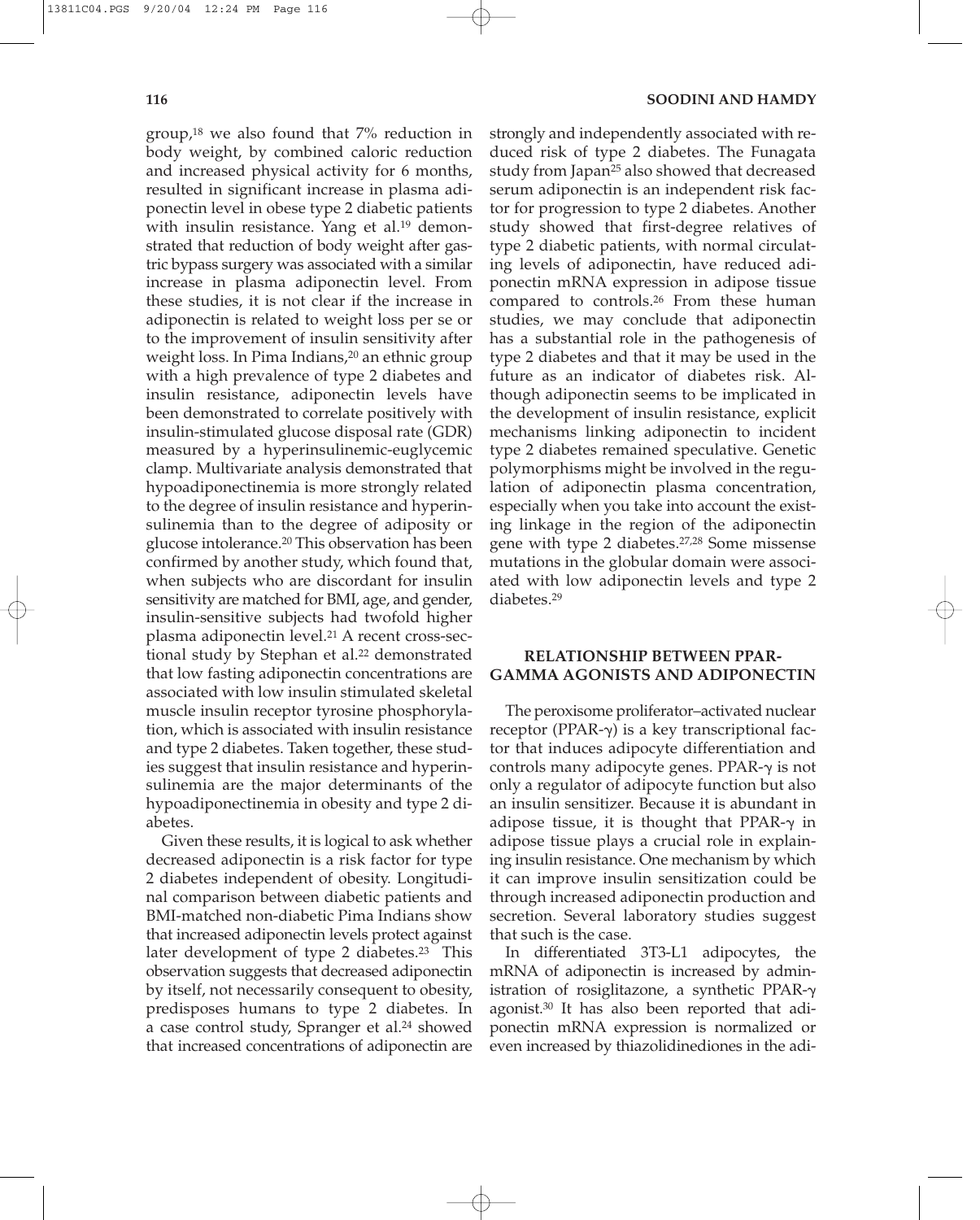pose tissue of obese mice.31 In cultured 3T3-L1 adipocytes, incubation with troglitazone—another thiazolidinedione—enhances adiponectin mRNA expression and adiponectin secretion in a dose- and time-dependent fashion. Further, troglitazone reverses the suppressive effect of  $TNF-\alpha$  on the expression of adiponectin in adipocytes.31

A recent study has shown that plasma levels of adiponectin are affected by PPAR- $\gamma$  agonist in both lean and obese mice. Coombs et al.32 showed that, in db/db mice, chronic treatment with PPAR- $\gamma$  agonists induced a significant increase in plasma adiponectin levels. Similar effects were noted in a non-genetic type 2 diabetes model (fat-fed and low-dose streptozocintreated mice). In contrast, treatment of these mice (db/db or fat fed mice) with metformin or a PPAR-α agonist did not affect plasma adiponectin levels.

Human studies have replicated these findings. In a group of mildly overweight subjects with glucose intolerance, administration of trogitazone for 12 weeks significantly increased plasma adiponectin level in a dose-dependent way.31 Yu et al.33 have also shown that treatment with troglitazone for 3 months resulted in increased adiponectin levels in diabetic subjects and in both lean and obese non-diabetic subjects. Baseline adiponectin levels were significantly lower in diabetic subject versus lean non-diabetic controls, but rose uniformly in all subjects after treatment, with no significant difference between the three groups. In a recent randomized double-blind placebo-controlled trial performed in 64 diabetic patients, rosiglitazone therapy for 6 months was accompanied by more than twofold increase in adiponectin level.34 The increase in adiponectin induced by TZD's was not affected by co-administration of glyburide or metformin.35

## **ADIPONECTIN, INFLAMMATION AND ATHEROSCLEROSIS**

Recent studies have established the fundamental role of inflammation in mediating all stages of atherosclerosis.36 Adiponectin is involved in the modulation of inflammatory responses both by its anti-inflammatory effect and by its specific function in the blood vessel wall.<sup>37</sup> Adiponectin attenuates TNF-α-mediated inflammatory response,38 probably through the activation of cAMP protein kinase A. It has been also shown that adiponectin inhibits some functions of mature macrophage, such as phagocytosis and cytokine production.37 Strong inverse relationship between  $TNF$ - $\alpha$  and adiponectin was shown in nondiabetic subjects with varying degrees of obesity and insulin resistance.39 Adiponectin also modulates endothelial function and has an inhibitory effect on proliferation of vascular smooth muscles induced by growth factors.40,41 Low plasma concentrations of adiponectin are found in patients with coronary artery disease.42 In tissue cultures, adiponectin attenuates adhesion of monocyte to endothelial cells by reducing the expression of adhesion molecules in endothelial cells. Adiponectin also suppresses lipid accumulation in monocyte-derived macrophages in the blood vessel wall through the suppression of macrophage scavenger receptor expression.43 It has also been reported that adiponectin infiltrates rapidly into the subendothelial space when the endothelial barrier of the arterial wall is injured by balloon angioplasty.<sup>44</sup> The recent finding that adiponectin deficiency aggravates neointimal thickening, and that supplementation with adiponectin decreases neointimal thickening in mechanically injured arteries, suggests that increasing plasma adiponectin might be useful in preventing restenosis after vascular intervention.45

#### **LEPTIN STRUCTURE AND SYNTHESIS**

Leptin is a 16-kDa adipocyte-derived hormone that circulates in the serum in the free and bound form.46 Positional cloning of ob/ob mouse model of obesity, which is deficient in leptin, led to the discovery of the leptin gene (ob gene).47 The ob mRNA, encodes a 167– amino acid protein whose crystal structure suggests that it belongs to the cytokine family.48,49 Analysis of the ob gene product also reveals a high degree of homology among species, showing that human leptin is 84% identical to mouse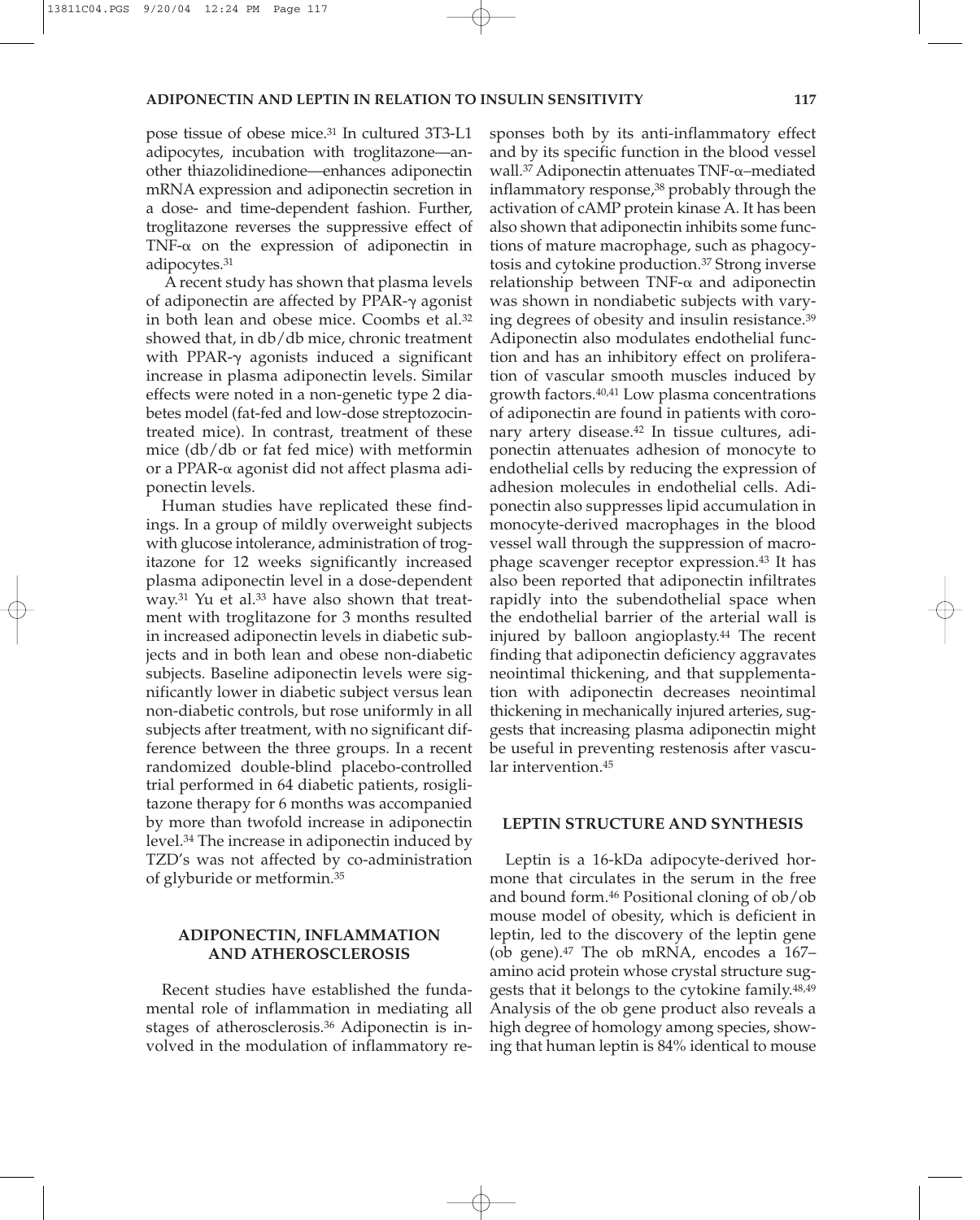leptin and 83% identical to rat leptin. Leptin exerts its effect on energy balance mainly by acting in the brain. Intravenous leptin injection activates neurons in the arcuate, venteromedial, and dorsomedial hypothalamic nuclei and in brainstem neuronal circuits implicated in the regulation of feeding behavior and energy balance.50,51 Leptin acts either directly or by activating specific centers in the hypothalamus to decrease food intake, increase energy expenditure, influence glucose and fat metabolism, or alter neuroendocrine function.52

Leptin levels increase exponentially with increased fat mass.52,53 Considine et al.53 found that the mean serum leptin concentrations were 7.5 ng per milliliter in normal-weight subjects and 31.3 ng per milliliter in obese subjects. The *ob* mRNA content of adipocytes was twice as high in the obese subjects as in the normalweight subjects. This observation suggests that obese persons are insensitive to endogenous leptin production, indicating the possible existence of a leptin resistant state. Heymsfield et al.54 conducted a study in which varying amounts of leptin were administered to a group of obese subjects. Those who received the highest dose showed a significant and progressive reduction of body weight (7 kg) with no change in glycemic control or in insulin action over 24 weeks. Interestingly the average serum leptin concentration in this group was as high as 667 ng/mL, 30–40-fold higher than its level in the placebo and at baseline. This observation indicates that very high leptin levels are needed to overcome leptin resistance. Leptin transport to the brain appears to be a saturable carriermediated process, which may limit its entry into the central nervous system and may create resistance.55

Leptin mRNA is expressed predominantly by subcutaneous rather than visceral fat cells.<sup>56</sup> This suggests a role for leptin in modulating adipose tissue mass and distribution. After adjustment of BMI, women seem to have higher leptin levels than men.57–59 This could be either related to the increased percentage peripheral body fat in women, or a result of stimulation of leptin production by estrogen/progesterone and/or by androgens.<sup>60</sup> The relationship between serum leptin level and the subcutaneous fat mass was also observed in Japanese type 2 diabetic subjects.<sup>61</sup>

## **ROLE OF LEPTIN IN REGULATING APPETITE**

Leptin levels reflect the amount of stored fat and the degree of energy imbalance. Prolonged fasting decreases leptin levels, whereas overfeeding greatly increases levels.62,63 Composition of the diet may also regulate leptin levels specifically intake of macronutrients such as carbohydrates<sup>64</sup> and micronutrients such as zinc.<sup>65</sup> Regulation of leptin expression by nutrition is probably mediated in part by insulin. Leptin expression increases after peak insulin secretion during the feeding cycle.<sup>66</sup> Insulin stimulates leptin expression directly in isolated adipocytes *in vitro*<sup>67</sup> and increases leptin levels when injected into rodents.<sup>66</sup> In contrast, leptin is decreased in low insulin states, such as experimentally induced diabetes, and increases after insulin treatment.68 In humans, leptin expression is also correlated with insulin levels and increases after insulin infusion for several days.69,70 Segal et al.71 studied the relationship between insulin sensitivity and serum leptin concentration in three groups of patients: lean insulin-sensitive, lean insulin-resistant, and obese insulin-resistant. They found that insulin resistance is associated with elevated plasma leptin levels independent of body fat mass. In a study from a multiethnic group in Mauritius,72 the association between insulin resistance and leptin concentration was also observed after controlling for overall and central adiposity. In that study, serum leptin concentration increased across quartiles of fasting insulin irrespective of gender or body mass index (BMI). Leptin concentrations were also found to be high in first-degree relatives of patients with type 2 diabetes.73 In a cross-sectional study of obese men, multiple regression analysis showed abdominal subcutaneous adipose tissue, glucose disposal rate (GDR) and BMI to explain most of the variability in serum leptin concentration.74

Tatti et al.75 found that BMI, waist-to-hip ratio, and fasting plasma insulin were significantly related to leptin only in the nondiabetic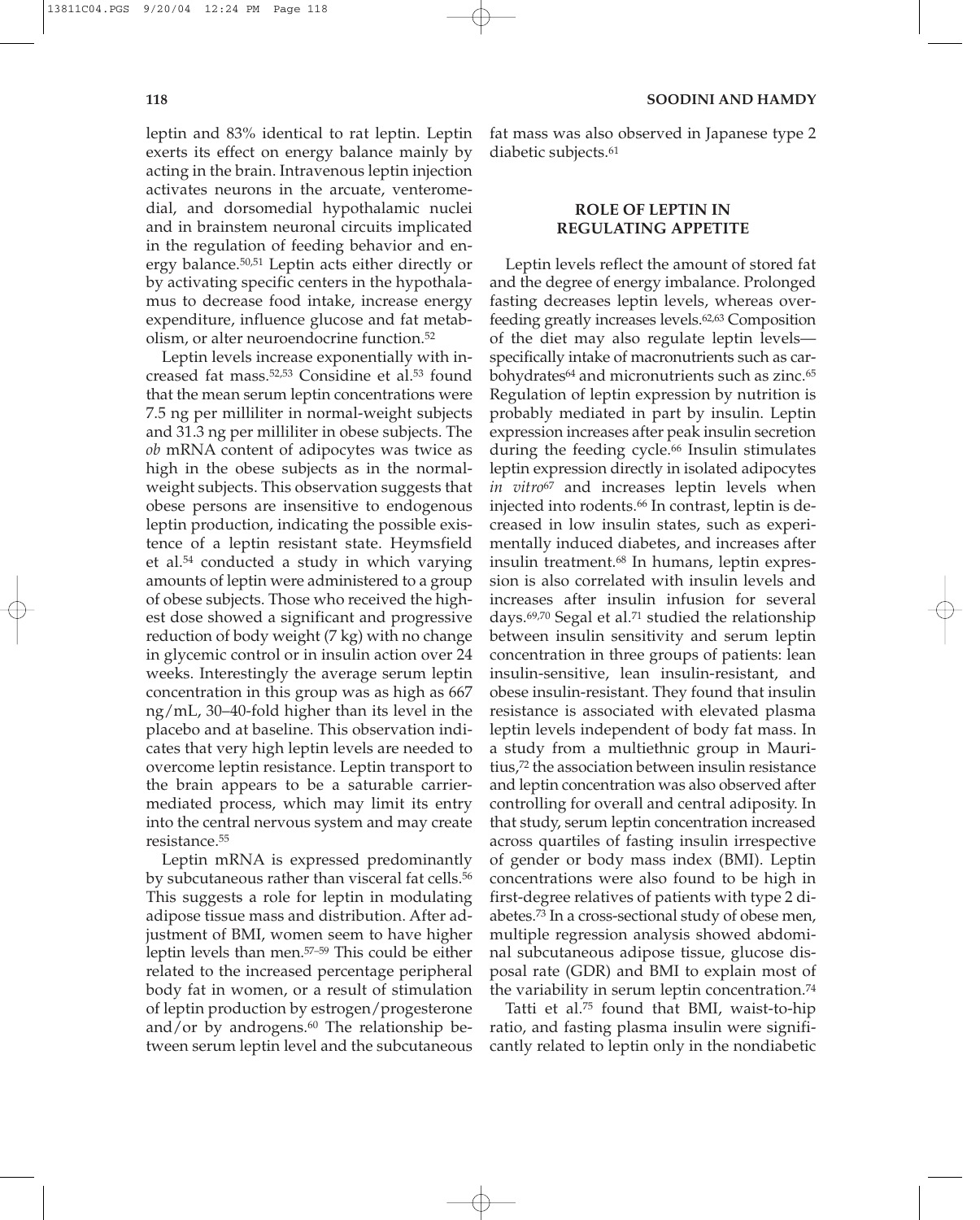population, but not in diabetic patients. On the other hand, Wauters et al.76 found that fat mass and gender are the main independent predictors of leptin concentration in type 2 diabetic patients, and that insulin secretion and the degree of insulin resistance contribute significantly to leptin levels. Fischer et al.<sup>77</sup> found that, when the influence of body fat mass or BMI were excluded, the correlations between leptin and insulin or insulin sensitivity remained significant in type 2 diabetic patients.

In patients with lipodystrophy, there is absence of adipose tissue, and leptin levels are very low. The low leptin levels correlate significantly with markers of insulin resistance. Leptin therapy in lipodystrophic patients was shown to improve glycemic control, improve insulin stimulated hepatic and peripheral glucose metabolism and to reduce hepatic and muscle triglyceride content, suggesting that leptin acts as a signal that contributes to regulation of total body sensitivity to insulin.78

#### **LEPTIN, INFLAMMATION, AND THROMBOSIS**

Leptin plays an important role in the inflammatory process. During the inflammatory reaction, plasma leptin is enhanced and may contribute to the anorexia and cachexia of infection. It also plays an important role in regulating the hypothalamo-pitutary-adrenocortical axis, in angiogenesis, and in regulation of the immune response.79 It has been reported to induce proliferation, differentiation, and functional activation of hematopoietic cells. It can enhance the proliferation and phagocytic activity of macrophages.<sup>80,81</sup> Bullo et al.<sup>82</sup> studied the links between systemic inflammation and leptin expression. By dividing patients into tertiles of C-reactive protein (CRP), they found that TNF- $\alpha$  and leptin expression in adipose tissue were particularly high in the upper tertile. In another study, plasma leptin levels were found to correlate closely with inflammatory cytokine levels (TNF- $\alpha$ , IL-6) and also with acute phase proteins (CRP, alpha-1-antitrypsin).83,84

Piemonte et al.<sup>85</sup> prospectively studied the effect of fasting plasma leptin on cardiovascular mortality in diabetic, impaired glucose tolerance, and normal glucose tolerance subjects over seven years. They found that leptin was independently associated with cardiovascular mortality. One explanation of this association is the prothrombotic effect of leptin. Nakata et al.86 found that higher concentration of leptin promotes adenosine diphosphate (ADP)–induced aggregation of human platelets via the long form of its receptor. At 50 ng/mL, human leptin induced phosphorylation of several platelet proteins on tyrosine residues, inducing in turn a thrombotic tendency. More recently, other investigators<sup>87</sup> raised the possibility that phospholipase C, protein kinase C, phospholipase A2, and calcium play a role in mediating the proaggregating action of leptin. Interestingly, Corsonello et al.88 found that platelet aggregation response to leptin is blunted, but not completely abolished in overweight/obese subjects, thus suggesting that platelet may also represent a site of leptin resistance in human obesity.

#### **LEPTIN AND INSULIN SENSITIZERS**

Troglitazone was found to decrease leptin expression in adipocytes with no reduction in fat mass.89 The glucocorticoid induced leptin secretion was also shown to be blocked by troglitazone in obese nondiabetic individuals.90 There was no gender-related difference in the effect of troglitazone to inhibit dexamethasone-stimulated leptin release.<sup>91</sup> It was also noted that omental adipocytes may be more responsive to such hormonal regulation *in vivo* than are subcutaneous adipocytes.92 In contrast, an earlier clinical study showed that troglitazone 200 mg twice daily for 12 weeks in obese patients was not associated with any change in fasting plasma leptin concentrations, despite a 40–50% reduction in fasting and postmeal plasma insulin concentrations.93 This observation can be explained by the improvement in insulin sensitivity and reduction in plasma insulin concentrations after troglitazone therapy.93

#### **CONCLUSION**

We have so far discussed the roles of adiponectin and leptin on insulin resistance sepa-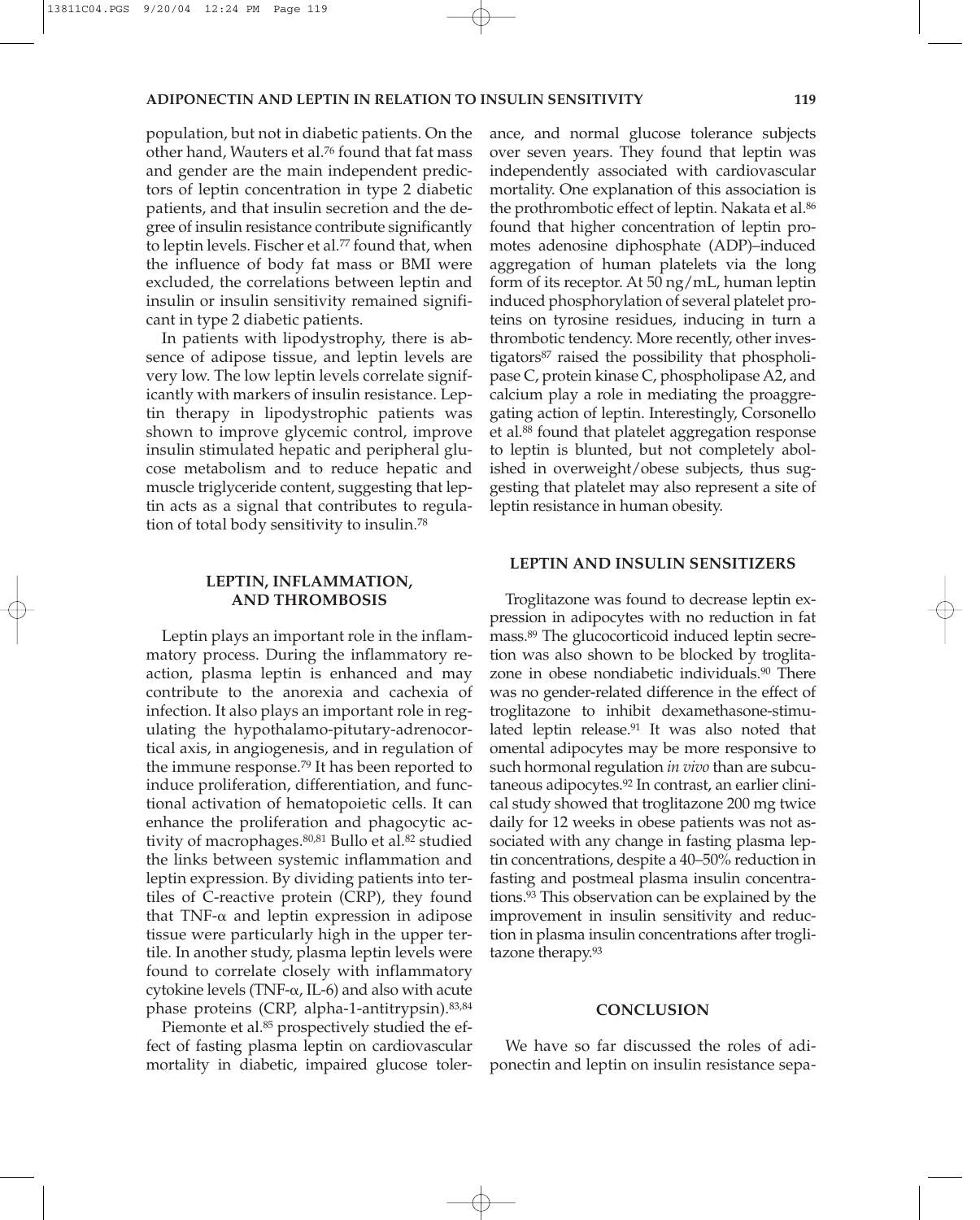rately. The question arises, which of these two fat-related cytokines has the greater impact or association with insulin resistance when looked at together. A recent study has tried to answer this question.94 It examined the relationship between insulin resistance and both adiponectin and leptin in a large group of obese and lean non-diabetic subjects. After adjustment for age and gender, adiponectin negatively and leptin positively correlated with Homeostasis Model Assessment of Insulin Resistance (HOMA-IR), BMI, waist, mean blood pressure (MBP), fasting plasma glucose, and insulin glucose disposal. In addition, adiponectin correlated negatively with total cholesterol/HDL ratio and triglycerides and positively with HDL, while leptin was not correlated. After further adjustment for BMI, similar correlations were present with the above parameters for adiponectin, but not for leptin. In other words, once the effects of overweight were accounted for, leptin was no longer related to factors associated with the insulin resistance syndrome (IRS). A subset of the obese patients was also evaluated after weight reduction. As expected, adiponectin increased while leptin decreased. IRS prevalence significantly decreased. After adjusting data for BMI reduction, the variation in adiponectin level, but not that of leptin, was associated with the persistence of IRS. These data confirm that leptin is a marker of the adipose tissue mass, but indicate that it does not play the major role in determining IRS. In contrast, adiponectin reduction may be a new component of IRS, independent of BMI.94

Another recent study looked at the relationship between adiponectin, leptin, and body fat distribution in relation to the metabolic parameter of the insulin resistance syndrome. Subjects were categorized into two groups: a subcutaneous fat dominant group (SFDG) and visceral fat dominant group (VFDG). The VFDG showed significantly lower adiponectin levels than the SFDG, but leptin levels did not differ between groups. The study found that adiponectin was more strongly related to visceral abdominal fat, while leptin was more closely related to subcutaneous fat content.95

As can be seen from this brief review, adiponectin and leptin are integrally related to the IRS. For now, many aspects of that association are unclear. The coming years should shed light on the relationships between them and offer the prospect for new treatments for overweight and the metabolic syndrome.

#### **REFERENCES**

- 1. Scherer PE, Williams S, Fogliano M, et al. A novel serum protein similar to C1q, produced exclusively in adipocytes. *J Biol Chem* 1995;270:26746–26749.
- 2. Maeda K, Okubo K, Shimomura I, et al. cDNA cloning and expression of a novel adipose specific collagen like factor, apM1 (adipose most abundant gene transcript 1). *Biochem Biophys Res Commun* 1996; 221:286–289.
- 3. Hu E, Liang P, Spiegelman BM. AdipoQ is a novel adipose specific gene dysregulated in obesity. *J Biol Chem* 1996;271:10697–10703.
- 4. Nakano Y, Tobe T, Choi-Miura NH, et al. Isolation and characterization of GBP28, a novel gelatin binding protein purified from plasma. *J Biochem* 1996;120: 803–812.
- 5. Takahashi M, Arita Y, Yamagata K, et al. Genomic structure and mutations in adipose specific gene, adiponectin. *Int J Obes* 2000;24:861–868.
- 6. Arita Y, Kihara S, Ouchi N, et al. Paradoxical decrease of an adipose-specific protein, adiponectin, in obesity. *Biochem Biophys Res Commun* 1999;257:79–83.
- 7. Freubis J, Tsao TS, Javorschi S, et al. Proteolytic clevage product of 30kDa adipocyte-complement related protein increases fatty acid oxidation in muscle and causes weight loss in mice. *Proc Natl Acad Sci USA* 2001;98:2005–2010.
- 8. Yamauchi T, Kamon J, Ito Y, et al. Cloning of adiponectin receptors that mediate antidiabetic metabolic effects. *Nature* 2003;423:762–769.
- 9. Nadler ST, Stoehr JP, Schueler KL, et al. The expression of adipogenic genes is decreased in obesity and diabetes mellitus. *Proc Natl Acad Sci USA* 2000;97: 11371–11376.
- 10. Hotta K, Funahashi T, Bodkin NL, et al. Circulating concentrations of the adipocyte protein adiponectin are decreased in parallel with reduced insulin sensitivity during the progression to type 2 diabetes in rhesus monkeys. *Diabetes* 2001;50:1126–1133.
- 11. Kuboto N, Terauchi Y, Yamauchi T, et al. Disruption of adiponectin causes insulin resistance and neointimal proliferation. *J Biol Chem* 2002;277:25863–25866.
- 12. Maeda N, Shimomura I, Kishida K, et al. Dietinduced insulin resistance in mice lacking adiponectin/ACRP30. *Nat Med* 2002;8:731–737.
- 13. Yamauchi T, Kamon J, Waki H, et al. The fat derived hormone adiponectin reverses insulin resistance associated with both lipoatrophy and obesity. *Nat Med* 2001;7:941–946.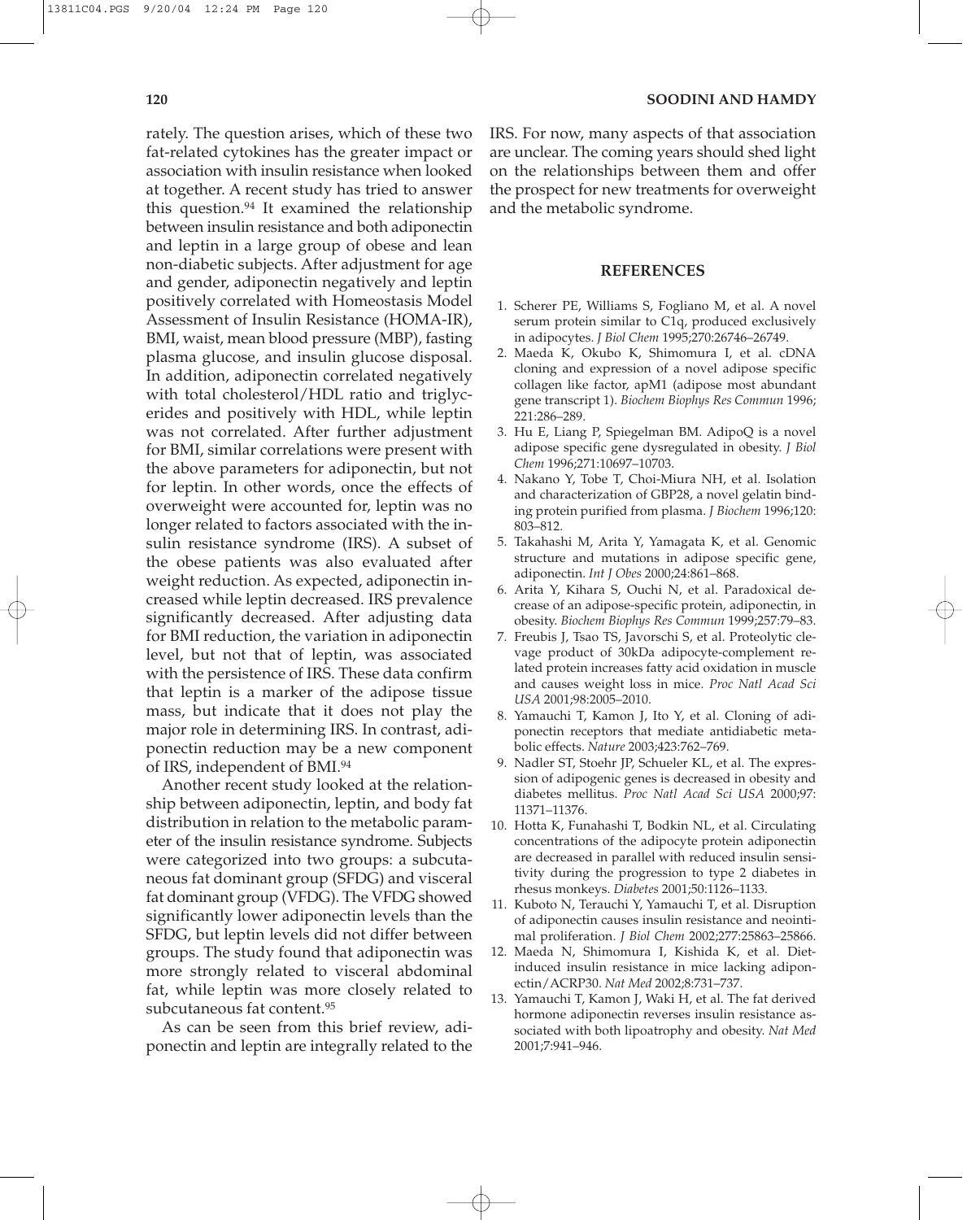- 14. Stefan N, Bunt JC, Salbe AD, et al. Plasma adiponectin concentration in children: relations with obesity and insulinemia. *J Clin Endocrinol Metab* 2002; 87:4652–4656.
- 15. Matsubara M, Maruoka S, Katayose S. Inverse relationship between plasma adiponectin and leptin concentrations in normal weight and obese women. *Eur J Endocrinol* 2002;147:173–180.
- 16. Nishizawa H, Shimomura I, Kishida K, et al. Androgens decrease plasma adiponectin, an insulin sensitizing adipocyte derived protein. *Diabetes* 2002;51: 2734–2741.
- 17. Hotta K, Funahashi T, Arita Y, et al. Plasma concentration of a novel adipose-specific protein, adiponectin, in type 2 diabetic patients. *Arterioscler Thromb Vasc Biol* 2000;20:1595–1599.
- 18. Monzillo LU, Hamdy O, Horton ES, et al. Effect of lifestyle modification on adipokine levels in obese subjects with insulin resistance. *Obes Res* 2003;11:1048–1054.
- 19. Yang WS, Lee WJ, Funahashi T, et al. Weight reduction increases plasma levels of an adipose-derived anti-inflammatory protein, adiponectin. *J Clin Endocrinol Metab* 2001;86:3815–3819.
- 20. Weyer C, Funahashi T, Tanaka S, et al. Hypoadiponectinemia in obesity and type 2 diabetes: close association with insulin resistance and hyperinsulinemia. *J Clin Endocrinol Metab* 2001;86:1930–1935.
- 21. Abbasi F, Chu JW, Mclaughlin T, et al. Obesity versus insulin resistance in modulation of plasma adiponectin concentration. *Diabetes* 2002;52(suppl 1):A81.
- 22. Stephen N, Vozarova B, Funahashi T, et al. Plasma adiponectin concentration is associated with skeletal muscle insulin receptor tyrosine phosphorylation and low plasma concentration precedes a decrease in whole body insulin sensitivity in humans. *Diabetes* 2002 51:1884–1888.
- 23. Lindsay RS, Funahashi T, Hanson RL, et al. Adiponectin and development of type 2 diabetes in the Pima Indian population. *Lancet* 2002;360:57–58.
- 24. Spanger J, Kroke A, Mohlig M, et al. Adiponectin and protection against type 2 diabetes mellitus. *Lancet* 2003;361:226–28.
- 25. Daimon M, Oizumi T, Saitoh T, et al. Decreased serum levels of adiponectin are a risk factor for the progression to type 2 diabetes in the Japanese population. *Diabetes Care* 2003;26:2015–2020.
- 26. Lihn AS, Ostergard T, Nyholm B, et al. Adiponectin mRNA expression in subcutaneous adipose tissue is reduced in first-degree relatives of type 2 diabetic patients. *Am J Physiol Endocrinol Metab* 2003;284: E443–E448.
- 27. Hara K, Boutin P, Mori Y, et al. Genetic variation in the gene encoding adiponectin is associated with an increased risk of type 2 diabetes in the Japanese population. *Diabetes* 2002;51:536–540.
- 28. Menzaghi C, Ercolino T, Di Paola R, et al. A haplotype at the adiponectin locus is associated with obesity and other features of the insulin resistance syndrome. *Diabetes* 2002;51:2306–2312.
- 29. Kondo H, Shimomura I, Matsukawa Y, et al. Association of adiponectin mutation with type 2 diabetes. A candidate gene for the insulin resistance syndrome. *Diabetes* 2002;51:2325–2328.
- 30. Lin WS, Chang HM, Tai TY, et al. Effect of thiazolidinedione on gene expression in NIH3T3-L1 adipocytes. *Diabetes* 1999;48(suppl 1):A-217.
- 31. Maeda N, Takahashi M, Funahashi T, et al. PPAR gamma ligands increase expression and plasma concentrations of adiponectin, an adipose derived protein. *Diabetes* 2001;50:2094–2099.
- 32. Coombs TP, Wagner JA, Berger J, et al. Induction of adipocyte complement-related protein of 30 kDa by PPAR-gamma agonists: a potential mechanism of insulin sensitization. *Endocrinology* 2002;143:998– 1007.
- 33. Yu JG, Javorschi H, Henever AL, et al. The effect of thiazolidinediones on plasma adiponectin levels in normal, obese, and type 2 diabetic subjects. *Diabetes* 2002;51:2968–2974.
- 34. Yang WS, Jeng CY, Wu TJ, et al. Synthetic peroxisome proliferator-activated receptor gamma agonist, rosiglitazone, increases plasma levels of adiponectin in type 2 diabetic patients. *Diabetes Care* 2002;25: 376–380.
- 35. Schubert UK, Kaplan RC, Rood J, et al. The serum adiponectin response to rosiglitazone in type 2 diabetes is not affected by co-administration of glyburide or metformin. *Diabetes* 2003;52(suppl 1):A543.
- 36. Libby P, Ridker PM, Maseri A. Inflammation and atherosclerosis. *Circulation* 2002;105:1135–1143.
- 37. Yokota T, Oritani K, Takahashi I, et al. Adiponectin, a new member of the family of soluble defense collagens, negatively regulated the growth of myelmonocytic progenitors and the functions of macrophages. *Blood* 2000;96:1723–1732.
- 38. Ouchi N, Kihara S, Arita Y, et al. Adiponectin, an adipocyte-derived plasma protein, inhibits endothelial NF-Kappa B signaling through a camp dependent pathway. *Circulation* 2000;102:1296–1301.
- 39. Kern PA, DiGregorio GB, Lu T, et al. Adiponectin expression from human adipose tissue: relationship to obesity, insulin resistance and TNF alpha expression. *Diabetes* 2003;52(suppl 1):A329.
- 40. Aldahi W, Hamdy O. Adipokines, inflammation, and the endothelium in diabetes. *Curr Diab Rep* 2003; Aug 3:293–298.
- 41. Matsuzawa Y, Funahashi T, Nakamura T. Molecular mechanism of metabolic syndrome X: contribution of adipocytokines adipocyte-derives bioactive substances. *Ann N Y Acad Sci* 1999;892:146–154.
- 42. Ouchi N, Kihara S, Arita Y, et al. Novel modulator for endothelial adhesion molecules. *Circulation* 1999; 100:2473–2476.
- 43. Ouchi N, Kihara S, Arita Y, et al. Adipocyte-derived **43, is page** plasma protein, adiponectin, suppresses lipid accumulation and class A scavenger receptor expression in human monocyte-derived macrophages. *Circulation* 2001;103:1057–1106.

**AU: For ref. range (1057–1106) as you meant?**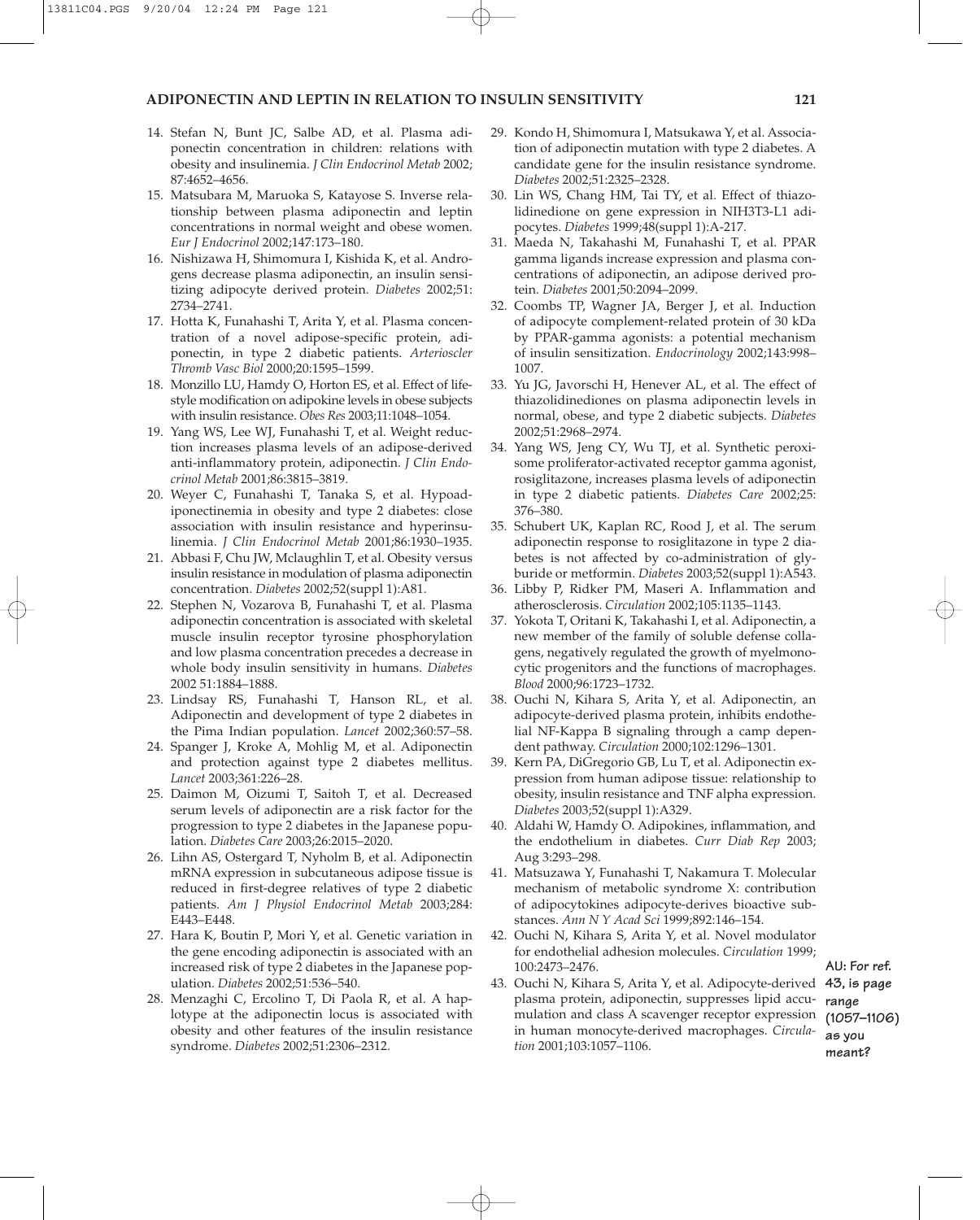- 44. Okamoto Y, Arita Y, Nishida M, et al. An adipocyte derived plasma protein, adiponectin, adheres to injured vascular walls. *Horm Metab Res* 2000;32:47–50.
- 45. Matsuda M, Shimomura I, Sata M, et al. Role of adiponectin in preventing vascular stenosis. The missing link of adipo-vascular axis. *J Biol Chem* 2002; 277:37487–37491.
- 46. Mantzoros CS. The role of leptin in human obesity and disease. *Ann Intern Med* 1999;130:671–680.
- 47. Zhang Y, Proenca R, Maffei M, et al. Positional cloning of the mouse obese gene and its human homologue. *Nature* 1994;372:425–432.
- 48. Zhang F, Babinski MB, Beals JM, et al. Crystal structure of the obese protein leptin-E100. *Nature* 1997; 387:206–209.
- 49. Madej T, Boguski MS, Bryant SH. Threading analysis suggests that the obese gene product may be a helical cytokine. *FEBS Lett* 1995;373:13–18.
- 50. Elmquist JK, Ahima RS, Maratos-Flier E, et al. Leptin activates neurons in the ventrobasal hypothalamus and brainstem. *Endocrinology* 1997;839–842. **AU: For refs.**
	- 51. Elmquist JK, Ahima RS, Elias CS, et al. Leptin activates distinct projections from the dorsomedial and ventromedial hypothalamic nuclei. *Proc Natl Acad Sci USA* 1998;741–748.
		- 52. Lonnqvist F, Arner P, Nordfors L, et al. Overexpression of the obese (ob) gene in adipose tissue of human obese subjects. *Nat Med* 1995;1:950–993.
		- 53. Considine RV, Sinha MK, Heiman ML, et al. Serum immunoreactive-leptin concentrations in normalweight and obese humans. *N Engl J Med* 1996;334: 292–295.
		- 54. Heymsfield SB, Greenberg AS, Fujioka K, et al. Recombinant Leptin for weight loss in obese and lean adults: a randomized control dose escalation trial. *JAMA* 1999;282:1568–1575.
		- 55. Caro JF, Kolazynski JW, Nyce MR, et al. Decreased cerebrospinal fluid/serum leptin ratio in obesity: a possible mechanism for leptin resistance. *Lancet* 1996; 348:159–161.
		- 56. Montague CT, Prins JB, Sanders L, et al. Depot and sex specific differences in human leptin mRNA expression: implications for the control of regional fat distribution. *Diabetes* 1997;46:342–347.
		- 57. Hickey MS, Houmard JA, Considine RV, et al. Genderdependent effects of exercise training on serum leptin levels in humans. *Am J Physiol* 1997;272:E562–E566.
		- 58. Saad MF, Damani S, Gingerich RL, et al. Sexual dimorphism in plasma leptin concentration. *J Clin Endocrinol Metab* 1997;82:579–584.
		- 59. Ostlund RE Jr, Wang JW, Klein S, et al. Relation between plasma leptin concentration and body fat, gender, diet, age, and metabolic covariates. *J Clin Endocrinol Metab* 1996;81:3909–3913.
		- 60. Shimizu H, Shimomura Y, Nakanihi Y, et al. Estrogen increases *in vivo* leptin production in rats and human subjects. *J Endocrinol* 1997;154:285–292.
		- 61. Okumura T, Taniguchi A, Nagasaka S, et al. Relationship of regional adiposity to serum leptin level in

nonobese Japanese type 2 diabetic male patients. *Diabetes Metab* 2003;29:15–18.

- 62. Kolaczynski JW, Considine RV, Ohannesian J, et al. Responses of leptin to short-term and refeeding in humans. *Diabetes* 1996;45:1511–1515.
- 63. Kolaczynski JW, Ohannesian JP, Considine RV, et al. Response of leptin to short term and prolonged overfeeding in humans. *J Clin Endocrinol Metab* 1996;81: 4162–4165.
- 64. Jenkins AB, Markovic TP, Fleury A, et al. Carbohydrate intake and short term regulation of leptin in humans. *Diabetologia* 1997;40:348–351.
- 65. Mantzoros CS, Prasad AS, Beck F, et al. Zinc may regulate serum leptin concentrations in humans. *J Am Coll Nutr* 1998;17:270–275.
- 66. Saladin R, Dvos P, Guerro-Millo M, et al. Transient increase in obese gene expression after food intake or insulin administration. *Nature* 1995;377:527–529.
- 67. Rentsch J, Chiesi M. Regulation of ob gene mRNA levels in cultured adipocytes. *FEBS Lett* 1996;379:55–59.
- 68. MacDougald OA, Hwang CS, Fan H, et al. Regulated expression of the obese gene product in white adipose tissue and 3T3-L1 adipocytes. *Proc Natl Acad Sci USA* 1995;92:9034–9037.
- 69. Kolaczynski JW, Nyce MR, Considine RV, et al. Acute and Chronic effects of insulin on leptin production in humans: studies *in vivo* and *in vitro*. *Diabetes* 1996; 45:699–701.
- 70. Boden G, Chen X, Kolacynski JPM. Effects of prolonged hyperinsulinemia on serum leptin in normal human subjects. *J Clin Invest* 1997;100:1107–1113.
- 71. Segal KR, Landt M, Klien S. Relationship between insulin sensitivity and plasma leptin concentration in lean and obese men. *Diabetes* 1996;45:988–991.
- 72. Zimmet PZ, Collins VR, de Courten MP, et al. Is there a relationship between leptin and insulin sensitivity independent of obesity? A population-based study in the Indian Ocean of Mauritius. *Int J Obes Relat Metab Disord* 1998;22:171–177.
- 73. Nyholm B, Fisker S, Lund S, et al. Increased circulating leptin concentration in insulin-resistant first-degree relatives of patients with non-insulin dependent diabetes mellitus: relationship to body composition and insulin sensitivity but not to family history of NIDDM. *Eur J Endocrinol* 1997;136:173–179.
- 74. Johannsson G, Karlsson C, Lonn L, et al. Serum leptin concentration and insulin sensitivity in men with abdominal obesity. *Obes Res* 1998;6:416–421.
- 75. Tatti P, Masselli L, Buonanno A, et al. Leptin levels in diabetic and nondiabetic subjects. *Endocrine* 2001;15: 305–308.
- 76. Wauters M, Considine RV, Yudkin JS, et al. Leptin levels in type 2 diabetes: associations with measures of insulin resistance and insulin secretion. *Horm Metab Res* 2003;35:92–96.
- 77. Fischer S, Hanefeld M, Haffner SM, et al. Insulin-resistant patients with type 2 diabetes mellitus have higher serum leptin levels independently of body fat mass. *Acta Diabetol* 2002;39:105–110.

**50 & 51, please pro-**

**vide vol. no.**